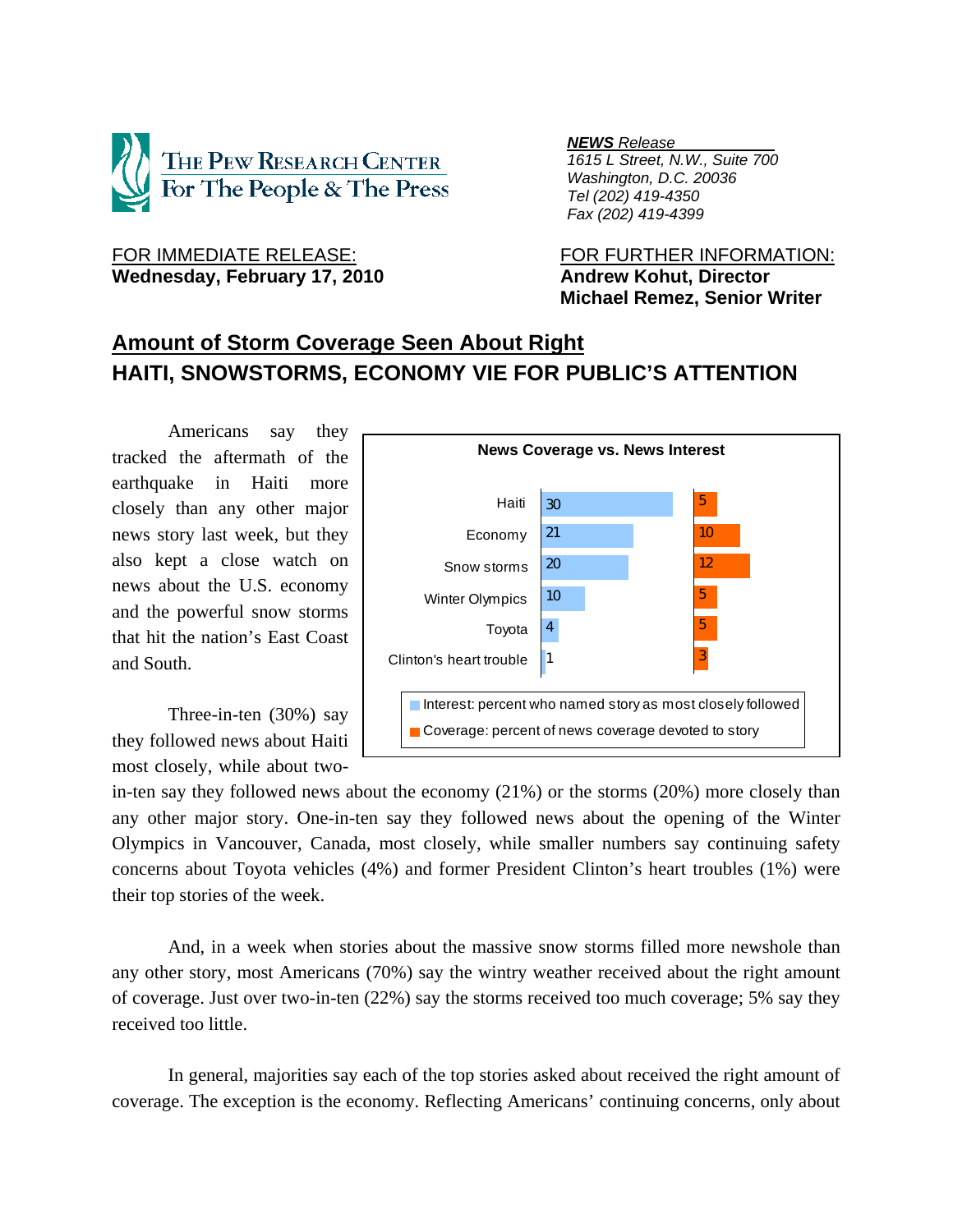half (46%) say the economy received the right amount of coverage. Many (34%) wanted more, saying news about the U.S. economy received too little coverage. These are among the findings in the latest News Interest Index survey, conducted Feb. 12-15 among 1,029 adults by the Pew Research Center for the People & the Press.

 Coverage of the storms – including those on the East Coast and in the South – made up 12% of the newshole, according to a separate analysis by the Pew Research Center's Project for Excellence in Journalism. News about the economic crisis made up 10% of coverage. Coverage of the start of the Olympics – including the stunning death of a Georgian athlete during a training run on the luge course – made up 5% of the newshole examined by PEJ. The Haiti aftermath accounted for 5% as coverage continues to decline since the week the earthquake hit in mid-January. That was comparable to the percentage for news about Toyota's troubles (5%). And former President Clinton's heart problems made up 3% of coverage.

## **Public Keeps An Eye on Haiti**

More than a month after the deadly earthquake struck Haiti, Americans continue to track its aftermath closely: 37% say they followed this story very closely last week. The percentage tracking the aftermath very closely has trended downward since the temblor first hit on Jan. 12 (60% followed this story very closely in the Jan. 15-18 survey), but it remains high. Three-in-ten say they followed this story more closely than the other major stories, making the earthquake aftermath the most closely followed story of the week.

 Close to four-in-ten (39%) say they followed news about the snow storms very closely. Not surprisingly, interest was especially high in the Northeast (56% very closely) and the South (49% very closely), and less so in the Midwest (29%) or the West (16%). One-in-five say they followed last week's storms more closely than any other story.

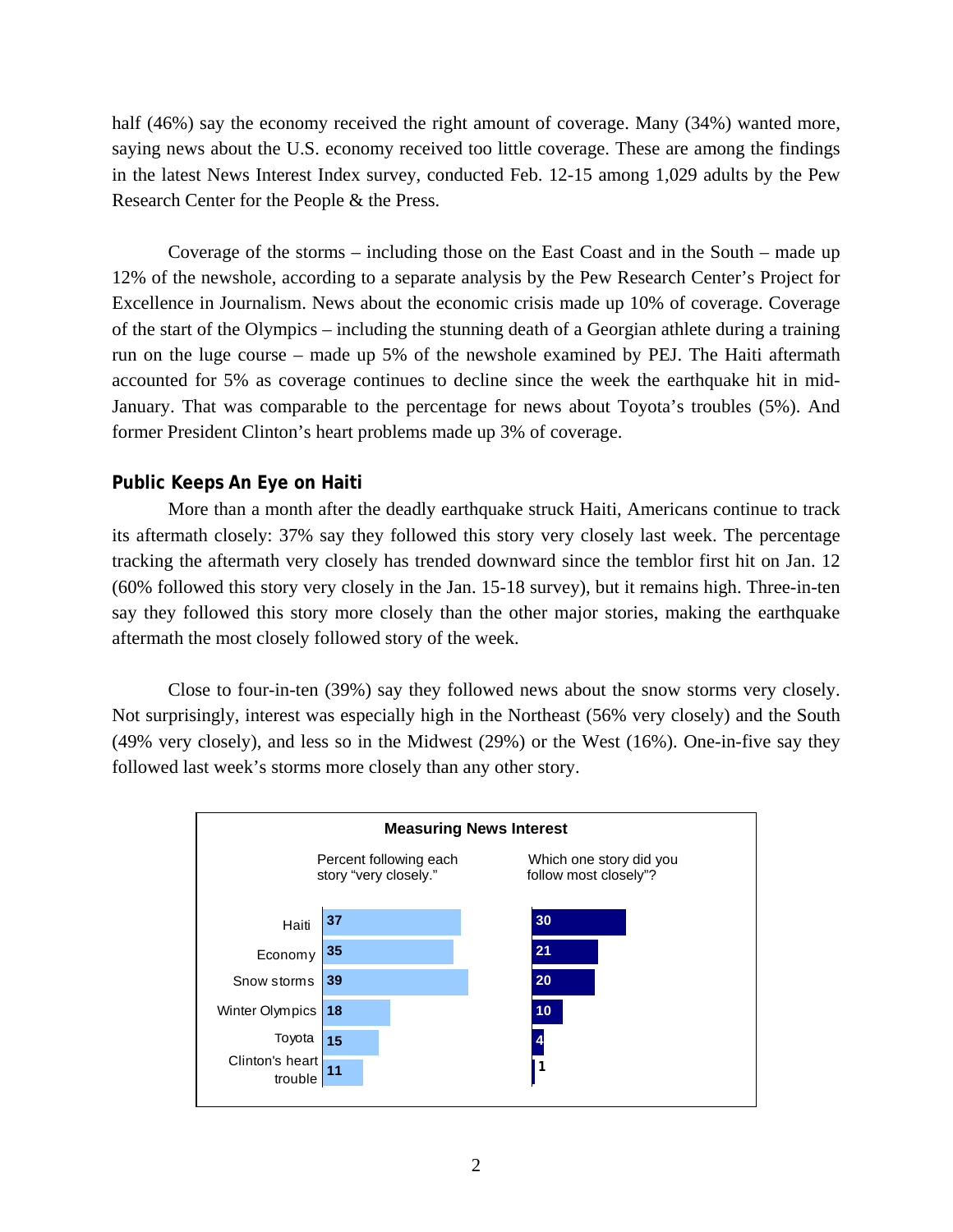Interest in news about the U.S. economy remains strong as well: 35% say they followed this news very closely, down slightly from the previous week (43% very closely). About two-inten (21%) say this was the news they followed most closely.

 Close to two-in-ten (18%) say they followed the start of the Winter Olympics very closely; 10% say they followed this news more closely than any other major story. The weekend the 2008 Summer Olympics began in China, 24% said they were followed the story very closely. That percentage rose to about 35% each week during the two weeks of the games.

 With limited new developments, interest in the safety problems plaguing Toyota slipped slightly: 15% say they followed this news very closely, compared with 21% the previous week. This was the top story for 4%. Coverage was down as well. The story made up 5% of the newshole, compared with 11% one week earlier.

 Just 11% say they followed news about Bill Clinton's heart problems very closely. This story made up 3% of the newshole. The former president was quickly on the mend after a procedure to open up heart valves with two stents. In September 2004, 19% followed news about Clinton's heart surgery very closely.

#### **Top Stories Seen Getting Right Amount of Coverage**

 About three-in-ten (29%) say there was too much coverage of Clinton's heart procedure last week, though more than half (56%) say this story received the right amount of coverage. Just 7% say it received too little coverage. Republicans (31%) and independents (36%) are more likely than Democrats (22%) to say that Clinton's health problems received too much coverage.

Assessments of the amount of Haiti

| <b>Amount of Storm Coverage About Right</b>             |          |                              |                         |                                    |  |  |  |
|---------------------------------------------------------|----------|------------------------------|-------------------------|------------------------------------|--|--|--|
| Clinton heart troubles                                  | Too<br>℅ | Right<br>much amount<br>$\%$ | Too<br>little<br>℅<br>7 | Don't<br>know<br>$\%$<br>$7 = 100$ |  |  |  |
| Toyota problems                                         | 29<br>25 | 56<br>56                     | 13                      | 6=100                              |  |  |  |
| Winter storms                                           | 22       | 70                           | 5                       | $3 = 100$                          |  |  |  |
| Haiti earthquake                                        | 19       | 65                           | 14                      | $2 = 100$                          |  |  |  |
| Economy                                                 | 16       | 46                           | 34                      | $4 = 100$                          |  |  |  |
| <b>Winter Olympics</b>                                  | 12       | 65                           | 14                      | $9 = 100$                          |  |  |  |
| Q3a-f. Figures may not add to 100% because of rounding. |          |                              |                         |                                    |  |  |  |

coverage also show a partisan divide. About two-in-ten (19%) Americans say the earthquake aftermath received too much coverage last week, including 27% of Republicans and 11% of Democrats. Independents mirror the population as a whole (19%). Still, close to two-thirds of the public – across partisan lines – say the story received the right amount of coverage.

 Seven-in-ten say the media gave the right amount of coverage to the fierce winter snow storms that hit the east coast and the south last week. While two-in-ten overall say the storms received too much coverage, more men (28%) than women (17%) say this. Regionally, those in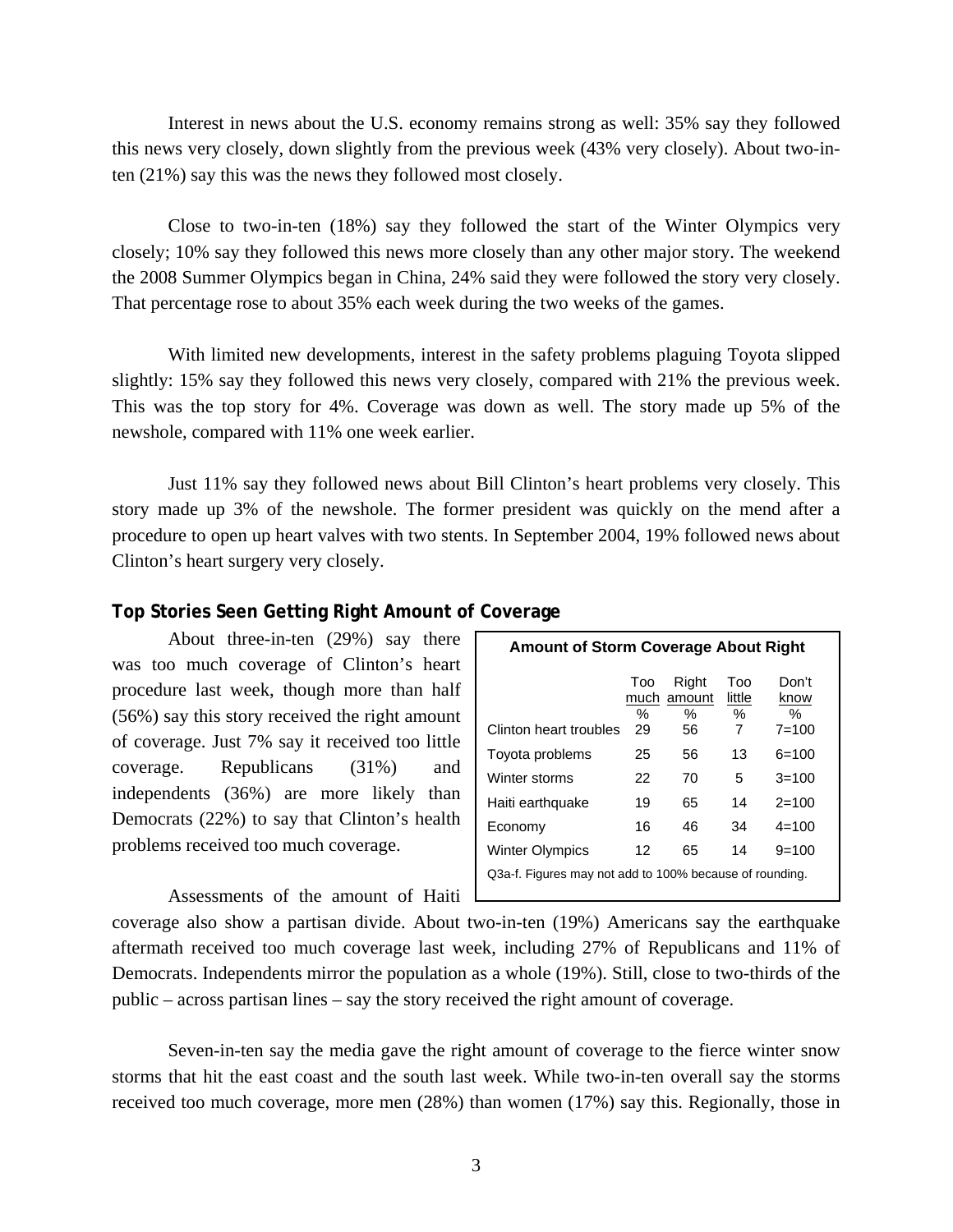the Northeast (29%) and in the Midwest (25%) are most likely to say the storm received too much coverage.

 Men and women also have differing views of news about braking and acceleration problems with Toyotas. About a third of men (32%) say this story has gotten too much coverage, compared with 19% of women. Overall, 25% of Americans say the story has gotten too much coverage. More than half (56%) say the story has gotten the right amount of coverage.

 Just under half (46%) say economic news received the right amount of coverage. About a third (34%) say it received too little coverage. That's more than double the percentage saying too little coverage for any of the other stories asked about in the survey. Independents are most likely to say the economy received too little coverage (39%), compared with Democrats or Republicans (both 28%). Overall, 16% say economic news received too much coverage.

 These findings are based on the most recent installment of the weekly News Interest Index, an ongoing project of the Pew Research Center for the People & the Press. The index, building on the Center's longstanding research into public attentiveness to major news stories, examines news interest as it relates to the news media's coverage. The weekly survey is conducted in conjunction with The Project for Excellence in Journalism's News Coverage Index, which monitors the news reported by major newspaper, television, radio and online news outlets on an ongoing basis. In the most recent week, data relating to news coverage were collected from Feb. 8-14, 2010, and survey data measuring public interest in the top news stories of the week were collected Feb. 12-15, 2010, from a nationally representative sample of 1,029 adults.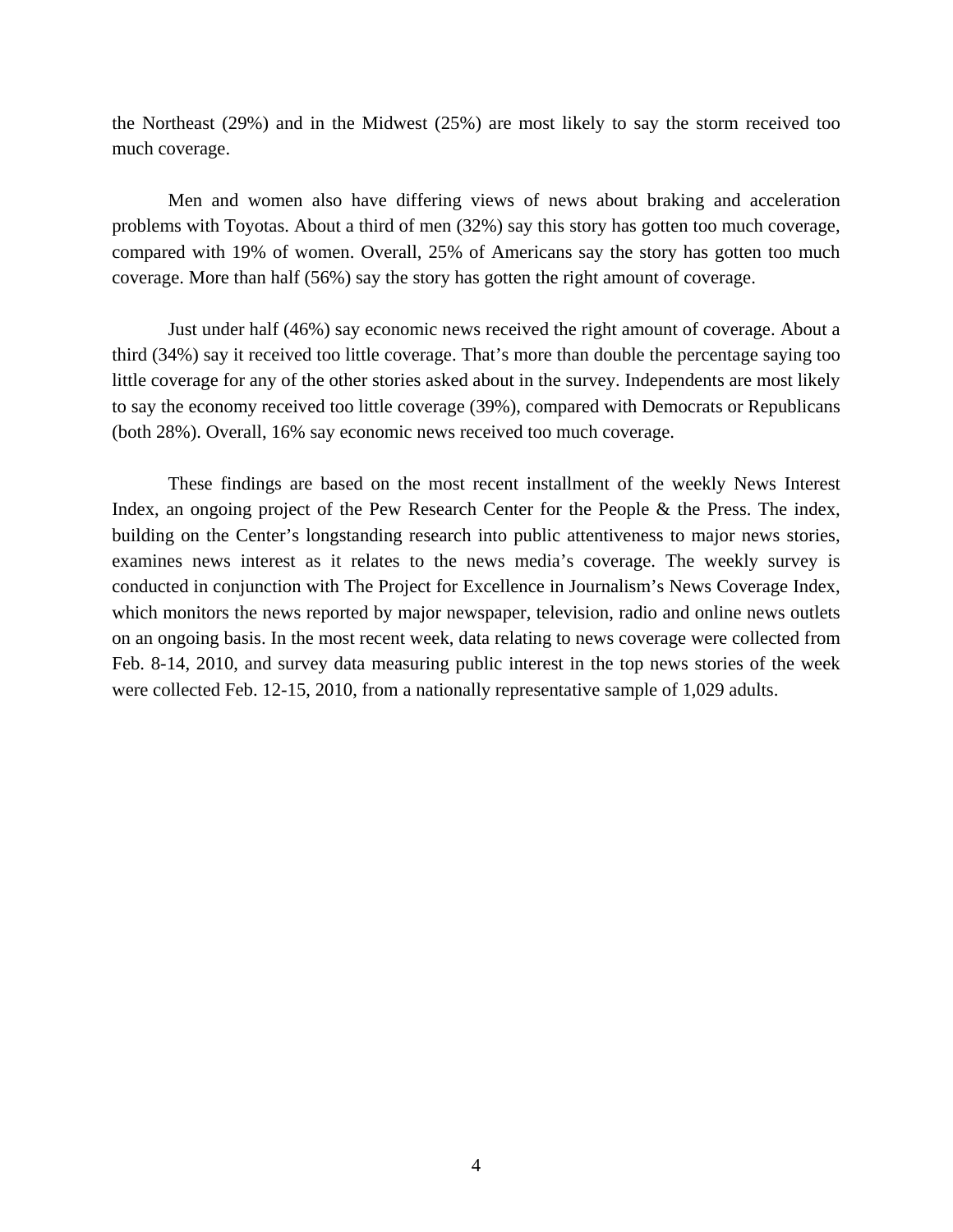## **About the News Interest Index**

The *News Interest Index* is a weekly survey conducted by the Pew Research Center for the People & the Press aimed at gauging the public's interest in and reaction to major news events.

This project has been undertaken in conjunction with the Project for Excellence in Journalism's *News Coverage Index*, an ongoing content analysis of the news. The News Coverage Index catalogues the news from top news organizations across five major sectors of the media: newspapers, network television, cable television, radio and the internet. Each week (from Monday through Sunday) PEJ compiles this data to identify the top stories for the week. The News Interest Index survey collects data from Friday through Monday to gauge public interest in the most covered stories of the week.

Results for the weekly surveys are based on landline telephone interviews among a nationwide sample of approximately 1,000 adults, 18 years of age or older, conducted under the direction of ORC (Opinion Research Corporation). For results based on the total sample, one can say with 95% confidence that the error attributable to sampling is plus or minus 4 percentage points.

In addition to sampling error, one should bear in mind that question wording and practical difficulties in conducting surveys can introduce error or bias into the findings of opinion polls, and that results based on subgroups will have larger margins of error.

For more information about the Project for Excellence in Journalism's News Coverage Index, go to www.journalism.org.

## **About the Pew Research Center for the People & the Press**

The Pew Research Center for the People & the Press is an independent opinion research group that studies attitudes toward the press, politics and public policy issues. We are sponsored by The Pew Charitable Trusts and are one of seven projects that make up the Pew Research Center, a nonpartisan "fact tank" that provides information on the issues, attitudes and trends shaping America and the world.

The Center's purpose is to serve as a forum for ideas on the media and public policy through public opinion research. In this role it serves as an important information resource for political leaders, journalists, scholars, and public interest organizations. All of our current survey results are made available free of charge.

All of the Center's research and reports are collaborative products based on the input and analysis of the entire Center staff consisting of:

 Andrew Kohut, Director Scott Keeter, Director of Survey Research Carroll Doherty and Michael Dimock, Associate Directors Michael Remez, Senior Writer Robert Suls, Shawn Neidorf, Leah Christian, Jocelyn Kiley and Alec Tyson, Research Associates Jacob Poushter, Research Assistant

For more information about the Pew Research Center for the People & the Press' weekly News Interest Index, go to www.people-press.org.

© Pew Research Center, 2010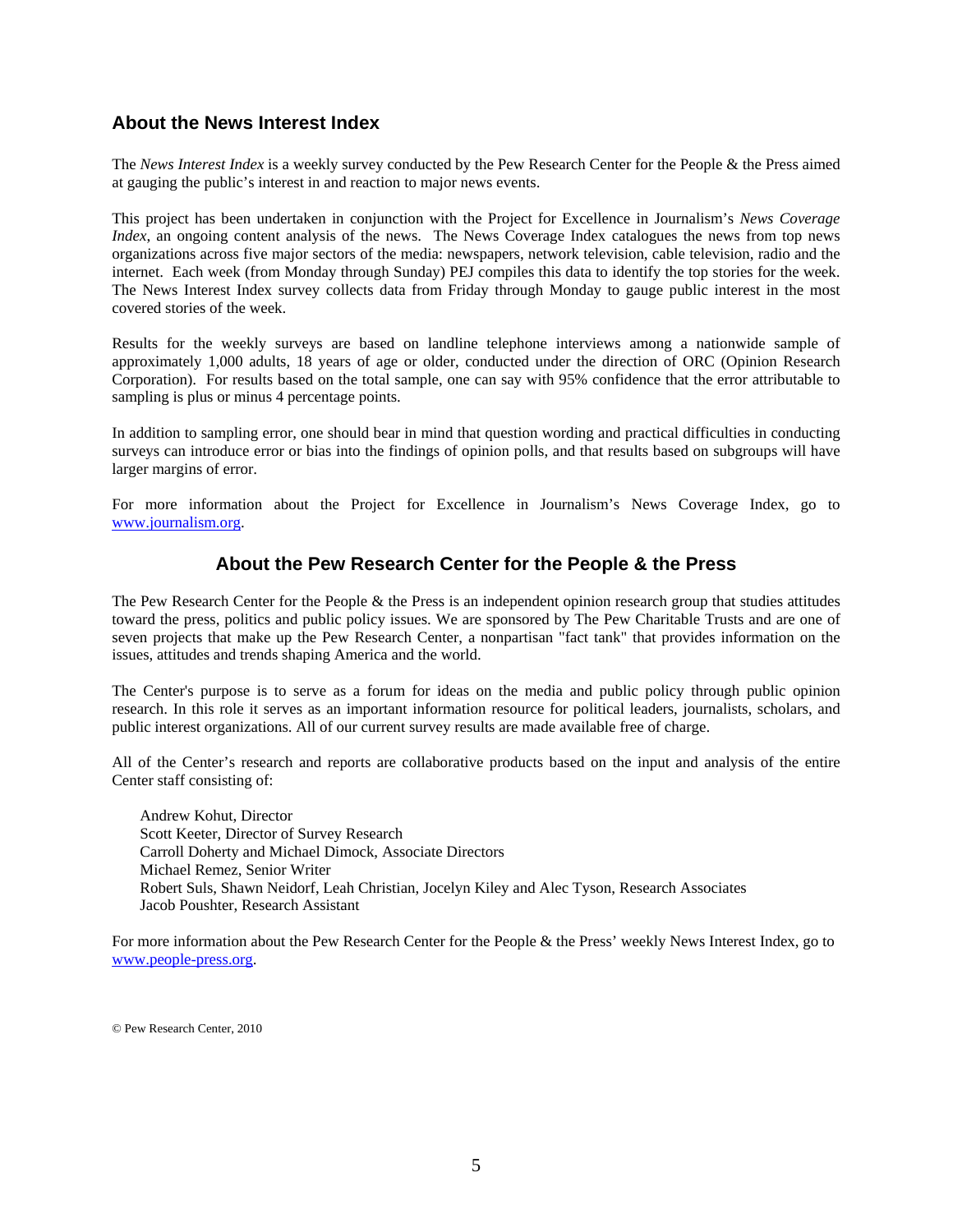#### **PEW RESEARCH CENTER FOR THE PEOPLE & THE PRESS February 12-15, 2010 NEWS INTEREST INDEX OMNIBUS SURVEY FINAL TOPLINE N=1,029**

Q.1 As I read a list of some stories covered by news organizations this past week, please tell me if you happened to follow each news story very closely, fairly closely, not too closely, or not at all closely. First, **[INSERT ITEM; RANDOMIZE] [IF NECESSARY** "Did you follow **[ITEM]** very closely, fairly closely, not too closely or not at all closely?"**]** 

|    |                                                 | Very    | Fairly  | Not too | Not at all       | DK/              |
|----|-------------------------------------------------|---------|---------|---------|------------------|------------------|
|    |                                                 | closely | closely | closely | closely          | Refused          |
| a. | Reports about the condition of the U.S. economy |         |         |         |                  |                  |
|    | February 12-15, 2010                            | 35      | 34      | 15      | 16               | $\ast$           |
|    | February 5-8, 2010                              | 43      | 36      | 13      | 9                | $\ast$           |
|    | January 29-February 1, 2010                     | 45      | 32      | 13      | 10               | $\ast$           |
|    | January 22-25, 2010                             | 41      | 34      | 14      | 10               | $\ast$           |
|    | January 15-18, 2010                             | 37      | 38      | 14      | 11               | $\ast$           |
|    | January 8-11, 2010                              | 39      | 33      | 15      | 12               | $\ast$           |
|    | December 18-21, 2009                            | 45      | 31      | 14      | 10               | $\boldsymbol{0}$ |
|    | December 11-14, 2009                            | 42      | 31      | 14      | 13               | $\ast$           |
|    | December 4-7, 2009                              | 41      | 36      | 13      | 9                | 1                |
|    | November 13-16, 2009                            | 38      | 33      | 14      | 15               | $\ast$           |
|    | October 30-November 2, 2009                     | 34      | 32      | 17      | 16               | $\ast$           |
|    | October 23-26, 2009                             | 44      | 30      | 15      | 10               | 1                |
|    | October 9-12, 2009                              | 41      | 29      | 16      | 13               | $\ast$           |
|    | October 2-5, 2009                               | 44      | 30      | 15      | 11               | $\boldsymbol{0}$ |
|    | September 25-28, 2009                           | 44      | 37      | 10      | 10               | $\ast$           |
|    | September 18-21, 2009                           | 44      | 34      | 15      | $\tau$           | $\ast$           |
|    | September 11-14, 2009                           | 45      | 32      | 14      | 9                | $\ast$           |
|    | September 3-6, 2009                             | 41      | 31      | 15      | 13               | $\ast$           |
|    | August 28-31, 2009                              | 45      | 30      | 13      | 12               | $\mathbf{1}$     |
|    | August 21-24, 2009                              | 50      | 27      | 13      | $10\,$           | $\mathbf{1}$     |
|    | August 14-17, 2009                              | 41      | 37      | 11      | 12               | $\ast$           |
|    | August 7-10, 2009                               | 42      | 34      | 13      | 10               | $\ast$           |
|    | July 31-August 3, 2009                          | 46      | 34      | 11      | $\,8\,$          | $\ast$           |
|    | July 24-27, 2009                                | 45      | 35      | 12      | $8\,$            | $\ast$           |
|    | July 17-20, 2009                                | 43      | 35      | 11      | 11               | 1                |
|    | July 10-13, 2009                                | 37      | 38      | 13      | 11               | $\ast$           |
|    | July 2-5, 2009                                  | 38      | 35      | 15      | 12               | $\ast$           |
|    | June 19-22, 2009                                | 42      | 33      | 15      | 10               | $\ast$           |
|    | June 12-15, 2009                                | 41      | 35      | 12      | 12               | $\ast$           |
|    | June 5-8, 2009                                  | 41      | 34      | $11\,$  | 14               | $\ast$           |
|    | May 29-June 1, 2009                             | 43      | 37      | 11      | $\,8\,$          | $\ast$           |
|    | May 21-24, 2009                                 | 44      | 35      | 13      | $\overline{9}$   | $\ast$           |
|    | May 15-18, 2009                                 | 44      | 35      | 12      | 8                | $\ast$           |
|    | May 8-11, 2009                                  | 42      | 34      | 12      | 12               | $\ast$           |
|    | May 1-4, 2009                                   | 47      | 36      | 11      | 5                | $\mathbf{1}$     |
|    | April 17-20, 2009                               | 52      | 30      | 10      | $\tau$           | $\mathbf{1}$     |
|    | April 9-13, 2009                                | 48      | 29      | 13      | 10               | $\boldsymbol{0}$ |
|    | March 27-30, 2009                               | 48      | 32      | 10      | 10               | $\ast$           |
|    | March 20-23, 2009                               | 52      | 34      | $8\,$   | $6\,$            | *                |
|    | March 13-16, 2009                               | 48      | 33      | 9       | 10               | ∗                |
|    | February 27-March 2, 2009                       | 56      | 30      | $8\,$   | $\boldsymbol{6}$ | $\ast$           |
|    | February 13-16, 2009                            | 55      | 29      | 10      | 6                | $\ast$           |
|    | January 30-February 2, 2009                     | 52      | 31      | 12      | 5                | $\ast$           |
|    |                                                 |         |         |         |                  |                  |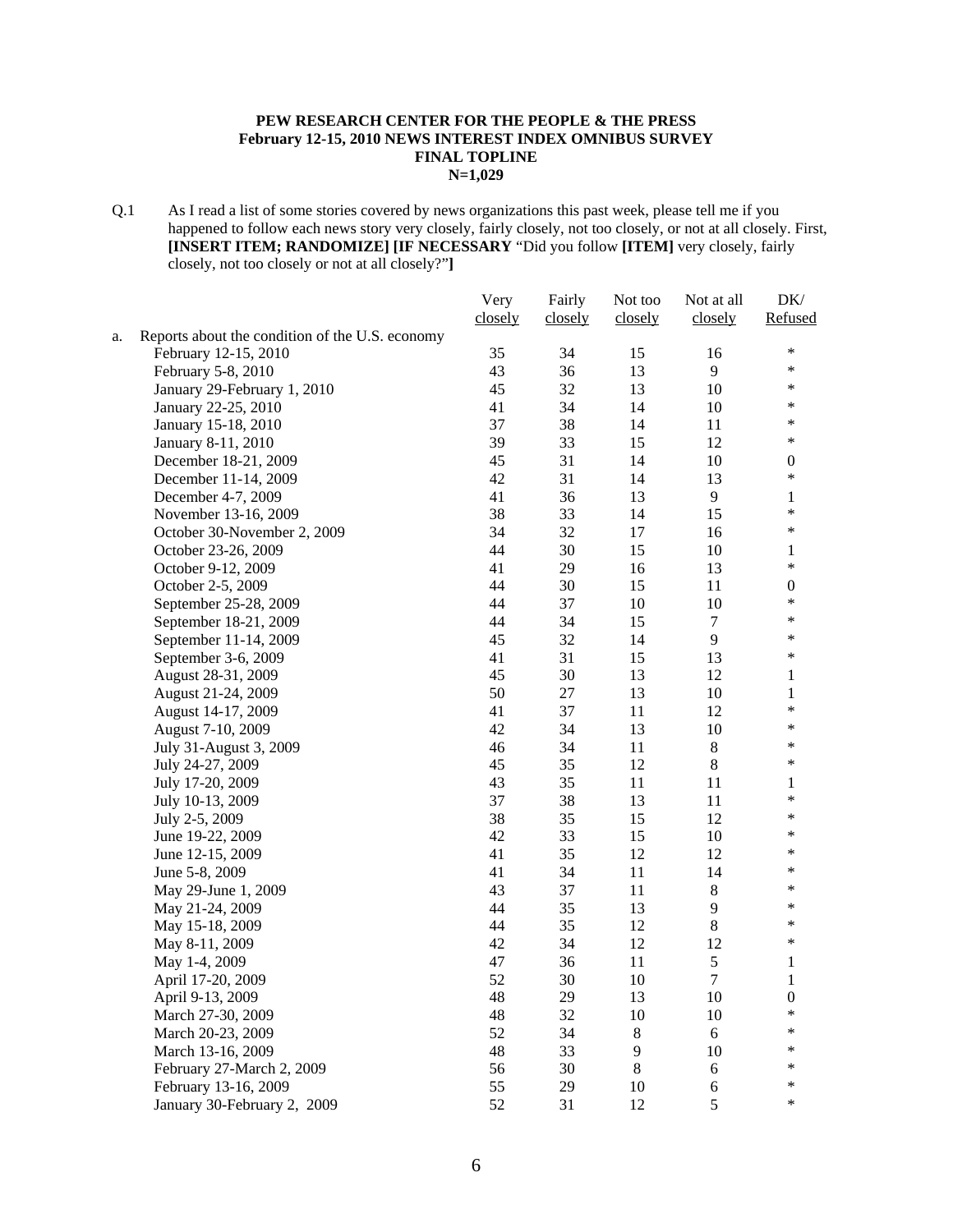|                             | Very    | Fairly  | Not too        | Not at all       | DK/              |
|-----------------------------|---------|---------|----------------|------------------|------------------|
|                             | closely | closely | closely        | closely          | Refused          |
| January 23-26, 2009         | 57      | 30      | $8\,$          | 5                | $\boldsymbol{0}$ |
| January 16-19, 2009         | 43      | 35      | 13             | 9                | $\ast$           |
| January 2-4, 2009           | 42      | 36      | 15             | 7                | $\ast$           |
| December 12-15, 2008        | 51      | 33      | 9              | $\boldsymbol{7}$ | $\ast$           |
| December 5-8, 2008          | 42      | 38      | 13             | $\boldsymbol{7}$ | ∗                |
| November 21-24, 2008        | 59      | 24      | 9              | $8\,$            | $\ast$           |
| November 14-17, 2008        | 56      | 29      | $\overline{9}$ | 6                | $\ast$           |
| November 7-10, 2008         | 54      | 31      | $8\,$          | $\boldsymbol{7}$ | ∗                |
| October 31-November 3, 2008 | 63      | 27      | $\sqrt{6}$     | $\overline{4}$   | $\ast$           |
| October 24-27, 2008         | 52      | 35      | $\tau$         | 5                | 1                |
| October 17-20, 2008         | 62      | 29      | $\sqrt{6}$     | 3                | $\ast$           |
| October 10-13, 2008         | 65      | 25      | 7              | 3                | $\ast$           |
| October 3-6, 2008           | 69      | 23      | $\sqrt{5}$     | 3                | $\ast$           |
| September 26-29, 2008       | 70      | 22      | $\sqrt{5}$     | $\mathfrak{Z}$   | ∗                |
| September 19-22, 2008       | 56      | 27      | 12             | 5                | $\ast$           |
| September 5-8, 2008         | 44      | 33      | 16             | $\overline{7}$   | $\ast$           |
| August 29-31, 2008          | 41      | 34      | 13             | 11               | 1                |
| August 15-18, 2008          | 39      | 36      | 15             | 10               | $\ast$           |
| August 8-11, 2008           | 39      | 35      | 16             | 10               | $\ast$           |
| August 1-4, 2008            | 47      | 34      | 11             | 8                | $\boldsymbol{0}$ |
| July 25-28, 2008            | 46      | 32      | 10             | 12               | $\ast$           |
| July 18-21, 2008            | 45      | 33      | 13             | 9                | $\ast$           |
| July 11-14, 2008            | 44      | 33      | 12             | 10               | 1                |
| June 27-30, 2008            | 49      | 31      | 12             | $\boldsymbol{7}$ | 1                |
| June 13-16, 2008            | 42      | 33      | 14             | 11               | $\ast$           |
| May 9-12, 2008              | 45      | 31      | 13             | 11               | $\ast$           |
| May 2-5, 2008               | 43      | 31      | 15             | 10               | $\mathbf{1}$     |
| April 18-21, 2008           | 41      | 35      | 13             | 10               | 1                |
| April 4-7, 2008             | 39      | 37      | 12             | 12               | $\ast$           |
| March 28-31, 2008           | 42      | 36      | 14             | $8\,$            | $\ast$           |
| March 20-24, 2008           | 45      | 33      | 13             | 9                | $\ast$           |
| February 29-March 3, 2008   | 38      | 35      | 15             | 11               | $\mathbf{1}$     |
| February 15-18, 2008        | 37      | 36      | 11             | 16               | $\,8\,$          |
| February 1-4, 2008          | 40      | 37      | 14             | $\,8\,$          | 1                |
| January 18-21, 2008         | 42      | 31      | 16             | 11               | $\ast$           |
| January 11-14, 2008         | 36      | 32      | 15             | 16               | 1                |
| November 2-5, 2007          | 27      | 37      | 16             | 19               | 1                |
| October 19-22, 2007         | 25      | 34      | 20             | 21               | ∗                |
| August 10-13, 2007          | 28      | 36      | 18             | 18               | $\ast$           |
| Mid-November, 2006          | 31      | 40      | 17             | 11               | 1                |
| December, 2005              | 35      | 35      | 18             | 11               | 1                |
| Early November, 2005        | 35      | 39      | 17             | 9                | $\ast$           |
| Mid-May, 2005               | 30      | 39      | 19             | 11               | 1                |
| January, 2005               | 35      | 41      | 17             | 7                | $\ast$           |
| Mid-October, 2004           | 30      | 43      | 16             | 10               | 1                |
| Early September, 2004       | 39      | 34      | 15             | 11               | 1                |
| Mid-January, 2004           | 37      | 41      | 15             | $\tau$           | $\ast$           |
| December, 2003              | 35      | 38      | 14             | 11               | $\boldsymbol{2}$ |
| November, 2003              | 40      | 34      | 15             | 10               | $\mathbf{1}$     |
| October, 2003               | 32      | 39      | 16             | 12               | 1                |
| September, 2003             | 39      | 30      | 18             | 12               | 1                |
| March, 2003                 | 40      | 35      | 16             | $\,8\,$          | 1                |
|                             | 42      | 33      | 15             | 10               | $\ast$           |
| February, 2003              |         |         |                |                  |                  |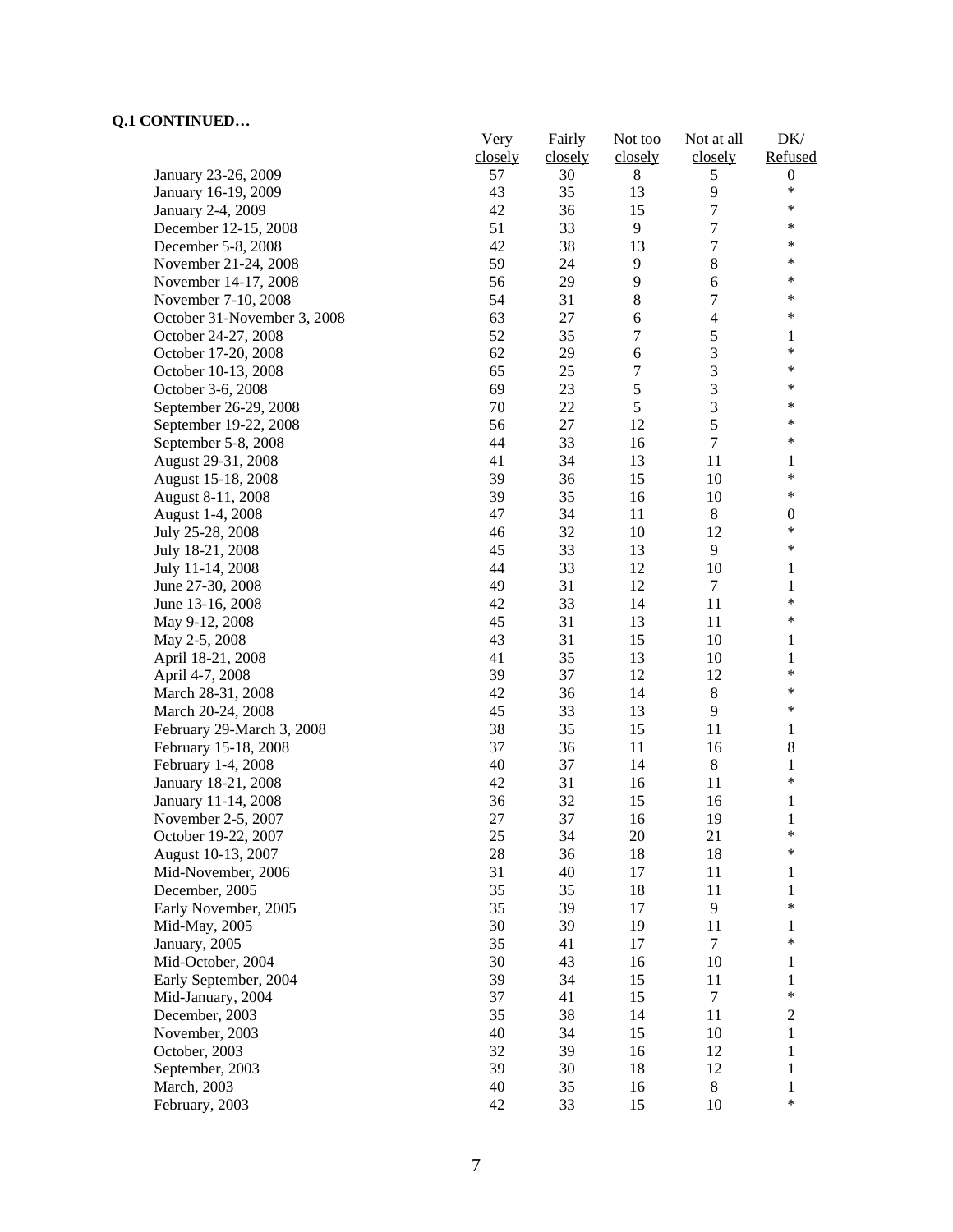|    | ---------                                      | Very          | Fairly        | Not too       | Not at all     | DK/                    |
|----|------------------------------------------------|---------------|---------------|---------------|----------------|------------------------|
|    | January, 2003                                  | closely<br>40 | closely<br>35 | closely<br>13 | closely<br>11  | Refused<br>1           |
|    | December, 2002                                 | 38            | 34            | 17            | 10             | $\mathbf{1}$           |
|    | February, 2002                                 | 35            | 40            | 15            | 9              | 1                      |
|    | January, 2002                                  | 30            | 44            | 16            | 9              | $\,1$                  |
|    | December, 2001                                 | 37            | 40            | 13            | $\,8\,$        | $\overline{c}$         |
|    | Mid-November, 2001                             | 41            | 36            | 15            | $\tau$         | $\mathbf{1}$           |
|    | June, 2001                                     | 24            | 41            | 18            | 16             | $\mathbf{1}$           |
|    | May, 2001                                      | 34            | 36            | 15            | 15             | $\boldsymbol{0}$       |
|    | April, 2001                                    | 36            | 34            | 16            | 13             | 1                      |
|    | February, 2001                                 | 30            | 39            | 18            | 12             | $\mathbf{1}$           |
|    | January, 2001                                  | 32            | 38            | 17            | 11             | $\overline{2}$         |
|    | June, 1995                                     | 26            | 41            | 22            | 11             | $\ast$                 |
|    | March, 1995                                    | $27\,$        | 45            | 19            | 9              | $\ast$                 |
|    | February, 1995                                 | 23            | 41            | 22            | 13             | 1                      |
|    | December, 1994                                 | $28\,$        | 43            | 20            | 9              | $\ast$                 |
|    | October, 1994                                  | 27            | 40            | 20            | 12             | 1                      |
|    | June, 1994                                     | 25            | 42            | 23            | 10             | $\ast$                 |
|    |                                                | 33            | 40            |               |                |                        |
|    | May, 1994                                      | 34            | 39            | 16<br>16      | 10<br>10       | 1                      |
|    | January, 1994<br>Early January, 1994           | 36            | 44            | 13            | $\overline{7}$ | $\mathbf{1}$<br>*      |
|    |                                                |               |               | 15            |                |                        |
|    | December, 1993                                 | 35            | 41<br>38      | 20            | 8<br>9         | 1<br>$\ast$            |
|    | October, 1993                                  | 33            |               |               | 8              |                        |
|    | September, 1993                                | 37            | 40            | 14            |                | 1<br>$\ast$            |
|    | Early September, 1993                          | 39            | 39            | 14            | 9<br>9         | $\ast$                 |
|    | August, 1993                                   | 41            | 36            | 14            |                |                        |
|    | May, 1993                                      | 37            | 38            | 18            | 6              | 1<br>$\ast$            |
|    | February, 1993                                 | 49            | 36            | 10            | 5              | $\ast$                 |
|    | January, 1993                                  | 42            | 39            | 12            | $\tau$         |                        |
|    | September, 1992                                | 43            | 37            | 13            | 6              | 1                      |
|    | May, 1992                                      | 39            | 39            | 15            | 6              | $\mathbf{1}$<br>$\ast$ |
|    | March, 1992                                    | 47            | 38            | 11            | $\overline{4}$ | $\ast$                 |
|    | February, 1992                                 | 47            | 37            | 10            | 6              | $\ast$                 |
|    | January, 1992                                  | 44            | 40            | 11            | $\sqrt{5}$     |                        |
|    | October, 1991                                  | 36            | 38            | 16            | 9              | 1                      |
| b. | Former President Bill Clinton's heart trouble  |               |               |               |                | $\ast$                 |
|    | February 12-15, 2010                           | 11            | 26            | 31            | 32             |                        |
|    | <b>TREND FOR COMPARISON:</b>                   |               |               |               |                |                        |
|    | September 8-13, 2004: Former President Bill    |               |               |               |                |                        |
|    | Clinton's heart surgery                        | 19            | 31            | 25            | 24             | 1                      |
| c. | The aftermath of a major earthquake and relief |               |               |               |                |                        |
|    | efforts in Haiti                               |               |               |               |                |                        |
|    | February 12-15, 2010                           | 37            | 37            | 17            | 8              | ∗                      |
|    | February 5-8, 2010                             | 42            | 39            | 13            | 6              | $\ast$<br>∗            |
|    | January 29-February 1, 2010                    | 45            | 38            | 13            | $\overline{4}$ |                        |
|    | January 22-25, 2010                            | 50            | 40            | 8             | 3              | *                      |
|    | January 15-18, 2010: A major earthquake in     |               |               |               |                |                        |
|    | Haiti                                          | 60            | 28            | 8             | 4              | $\ast$                 |
|    | <b>TREND FOR COMPARISON:</b>                   |               |               |               |                |                        |
|    | August 14-17, 2009: A typhoon that caused      |               |               |               |                |                        |
|    | flooding and mudslides in Taiwan               | 7             | 21            | 30            | 41             | 1                      |
|    | April 9-13, 2009: A major earthquake in Italy  | 18            | 35            | 25            | 22             | $\ast$                 |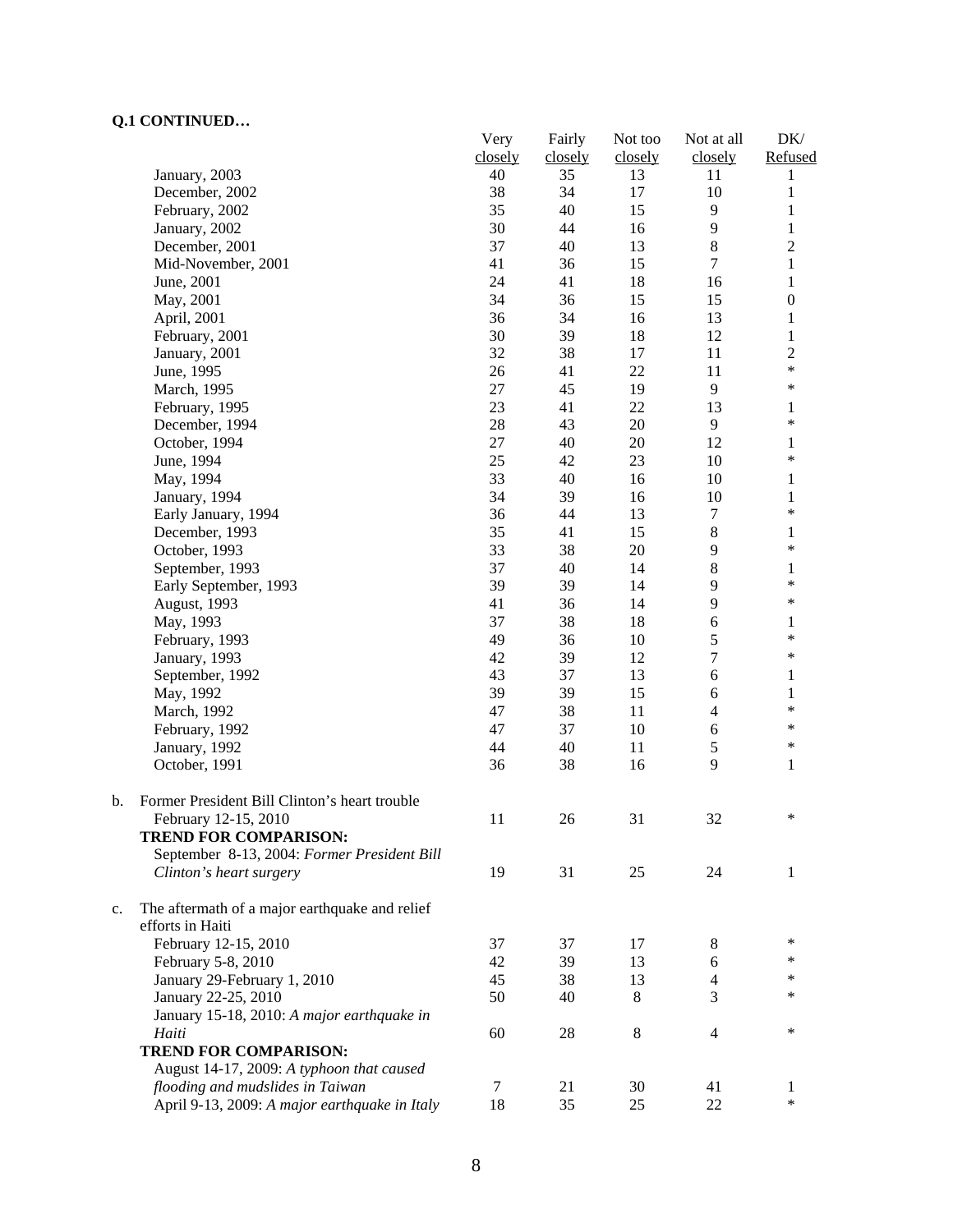|    |                                                                                            | Very<br>closely | Fairly<br>closely | Not too<br>closely | Not at all<br>closely | DK/<br>Refused |
|----|--------------------------------------------------------------------------------------------|-----------------|-------------------|--------------------|-----------------------|----------------|
|    | May 16-19, 2008: The earthquake in China<br>May 9-12, 2008: Reports about the cyclone that | 30              | 41                | 17                 | 12                    | *              |
|    | hit Burma                                                                                  | 23              | 35                | 23                 | 19                    | $\ast$         |
|    | November 2-5, 2007: The impact of Hurricane                                                |                 |                   |                    |                       |                |
|    | Noel on the Bahamas and Cuba                                                               | 11              | 22                | 31                 | 35                    | 1              |
|    | September 7-10, 2007: The impact of                                                        |                 |                   |                    |                       |                |
|    | Hurricanes Felix and Henriette on Mexico and                                               |                 |                   |                    |                       |                |
|    | Central America                                                                            | 14              | 29                | 29                 | 27                    | 1              |
|    | August 24-27, 2007: The destruction caused by                                              |                 |                   |                    |                       |                |
|    | Hurricane Dean in Mexico and the Caribbean                                                 | 18              | 39                | 24                 | 18                    | 1              |
|    | October, 2005: The earthquake in Pakistan                                                  | 22              | 39                | 23                 | 16                    | $\ast$         |
|    | January 2005: The earthquake and tsunami in                                                |                 |                   |                    |                       |                |
|    | the Indian Ocean                                                                           | 58              | 32                | $\tau$             | 3                     | $\ast$         |
|    | January 2004: The earthquake in Iran                                                       | 16              | 34                | 31                 | 19                    | $\ast$         |
|    | February 2001: The earthquake in India<br>March 2000: Flood rescue efforts in              | 15              | 33                | 31                 | 20                    | 1              |
|    | Mozambique                                                                                 | 10              | 26                | 30                 | 34                    | $\ast$         |
|    | September 1999: The earthquake in Turkey                                                   | 27              | 37                | 23                 | 12                    | 1              |
|    | November 1998: Hurricane Mitch and the rain                                                |                 |                   |                    |                       |                |
|    | and mudslides in Central America                                                           | 36              | 36                | 16                 | 11                    | 1              |
|    | February 1995: The earthquake in Japan                                                     | 25              | 47                | 20                 | 8                     | $\ast$         |
|    | May 1991: The cyclone that devastated                                                      |                 |                   |                    |                       |                |
|    | Bangladesh                                                                                 | 23              | 36                | 23                 | 17                    | 1              |
|    | July 1990: The earthquake in Iran                                                          | 20              | 36                | 28                 | 16                    | $\ast$         |
| d. | Concerns about problems with sudden                                                        |                 |                   |                    |                       |                |
|    | acceleration and braking in Toyotas                                                        |                 |                   |                    |                       |                |
|    | February 12-15, 2010                                                                       | 15              | 29                | 28                 | 28                    | 1              |
|    | February 5-8, 2010                                                                         | 21              | 39                | 23                 | 17                    | *              |
|    | January 29-February 1, 2010: Toyota's recall                                               |                 |                   |                    |                       |                |
|    | and temporary halt of sales of many cars and                                               |                 |                   |                    |                       |                |
|    | trucks because of problems with sudden                                                     |                 |                   |                    |                       |                |
|    | acceleration                                                                               | 21              | 30                | 22                 | 26                    | 1              |
|    | <b>TREND FOR COMPARISON:</b>                                                               |                 |                   |                    |                       |                |
|    | Early October, 2000: The recall of defective                                               |                 |                   |                    |                       |                |
|    | Firestone tires                                                                            | 42              | 34                | 16                 | 8                     | $\ast$         |
| e. | The start of the Winter Olympics in Vancouver,                                             |                 |                   |                    |                       |                |
|    | Canada                                                                                     |                 |                   |                    |                       |                |
|    | February 12-15, 2010                                                                       | 18              | 23                | 23                 | 35                    | 1              |
|    | <b>TREND FOR COMPARISON:</b>                                                               |                 |                   |                    |                       |                |
|    | Aug 22-25, 2008: The Olympic Games in                                                      |                 |                   |                    |                       | ∗              |
|    | Beijing, China                                                                             | 35              | 31                | 19                 | 15                    |                |
|    | August 15-18, 2008                                                                         | 35              | 31                | 17                 | 16                    | 1<br>$\ast$    |
|    | August 8-11, 2008                                                                          | 24              | 29                | 24                 | 23                    | $\ast$         |
|    | August 1-4, 2008 <sup>1</sup>                                                              | 13              | 33                | 31                 | 23                    | $\ast$         |
|    | July 25-28, 2008                                                                           | 12              | 31                | 29                 | 28                    |                |
|    | April 4-7, 2008                                                                            | 5               | 18                | 31                 | 45                    | 1<br>$\ast$    |
|    | Early September, 2004: Summer/Athens                                                       | 25              | 25                | 21                 | 29                    |                |
|    | February 12-18, 2002: Winter/Utah                                                          | 22              | 30                | 21                 | 26                    | 1              |

 $\,1$ 

<sup>&</sup>lt;sup>1</sup> For August 1-4, 2008 and April 4-7, 2008 the story was listed as "News about the upcoming Olympic games in Beijing, China." For July 25-28, 2008 the story was listed as "News about China as the Beijing Olympic Games approach."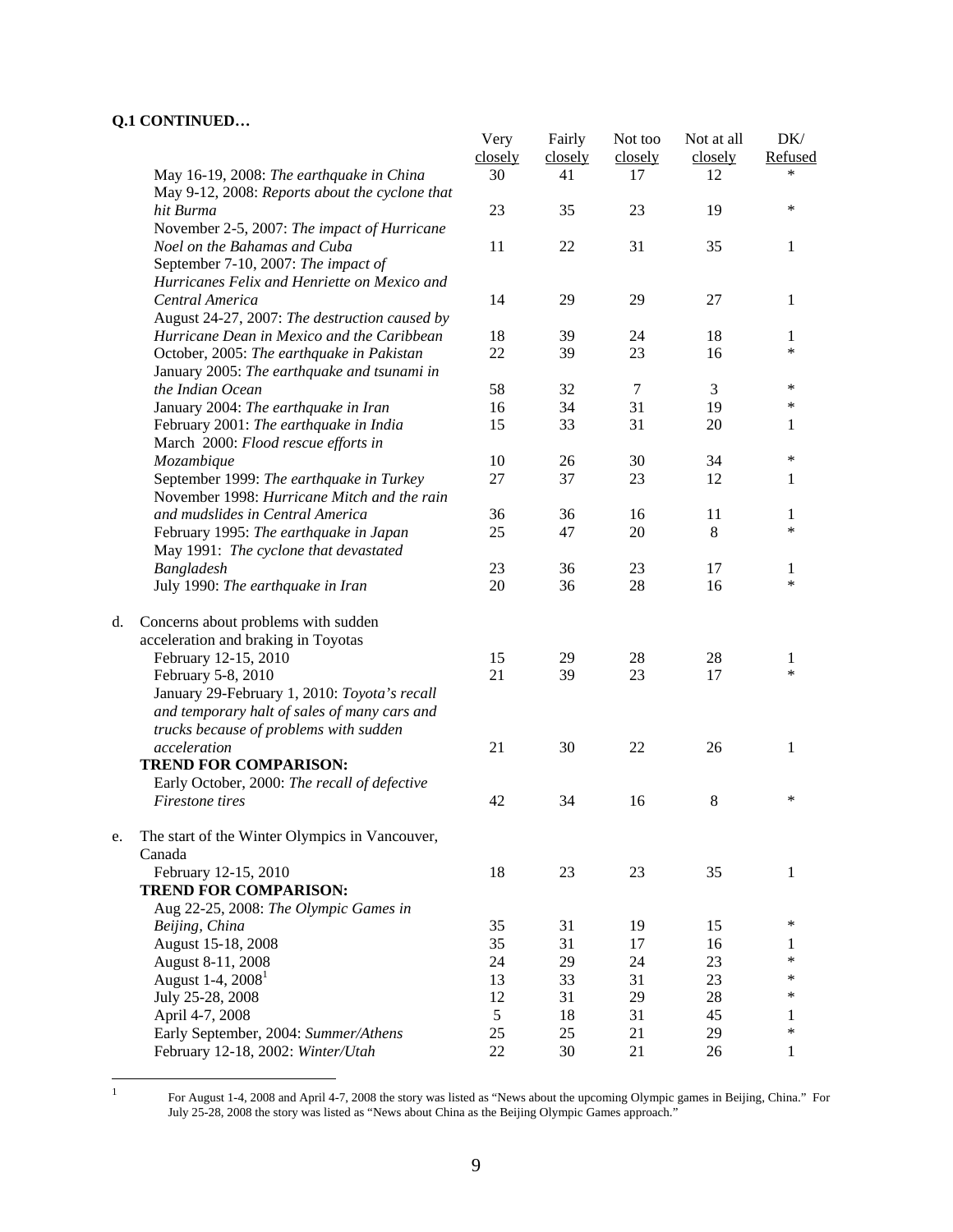|    |                                                | Very<br>closely | Fairly<br>closely | Not too<br>closely | Not at all<br>closely | DK/<br>Refused |
|----|------------------------------------------------|-----------------|-------------------|--------------------|-----------------------|----------------|
|    | Early October, 2000: Summer/Sydney             | 27              | 28                | 24                 | 21                    | $\ast$         |
|    | Early September, 1996: Summer/Atlanta          | 32              | 34                | 20                 | 14                    | $\ast$         |
|    | July, 1996: Summer/Atlanta                     | 45              | 30                | 13                 | 11                    | 1              |
|    | February, 1992: Winter/France                  | 33              | 30                | 19                 | 17                    | 1              |
| f. | Major snow storms affecting the East Coast and |                 |                   |                    |                       |                |
|    | the South                                      |                 |                   |                    |                       |                |
|    | February 12-15, 2010                           | 39              | 31                | 16                 | 14                    | $\ast$         |
|    | <b>TREND FOR COMPARISON:</b>                   |                 |                   |                    |                       |                |
|    | January 8-11, 2010: Unusually cold winter      |                 |                   |                    |                       |                |
|    | weather                                        | 42              | 30                | 17                 | 12                    | $\ast$         |
|    | January 16-19, 2009: Cold winter weather in    |                 |                   |                    |                       |                |
|    | much of the country                            | 33              | 31                | 21                 | 15                    | *              |
|    | December 14-17, 2007: Snow and ice storms in   |                 |                   |                    |                       |                |
|    | the Midwest and Northeast                      | 30              | 31                | 21                 | 18                    | $\ast$         |
|    | February 16-19, 2007: Cold winter weather and  |                 |                   |                    |                       |                |
|    | snowstorms in the Northeast and Midwest        | 30              | 33                | 18                 | 18                    | 1              |
|    | February 9-12, 2007: Cold winter weather       | 36              | 36                | 15                 | 13                    | $\ast$         |
|    | January 19-22, 2007: Snow and ice storms in    |                 |                   |                    |                       |                |
|    | some parts of the country                      | 31              | 32                | 22                 | 14                    | 1              |
|    | January 5-8, 2007: Winter snowstorms in the    |                 |                   |                    |                       |                |
|    | western U.S.                                   | 24              | 30                | 25                 | 21                    | *              |
|    | January, 2001: Cold winter weather and storms  |                 |                   |                    |                       |                |
|    | in the Northeast and Midwest                   | 42              | 31                | 15                 | 11                    | 1              |
|    | January, 1999: Cold winter weather and storms  |                 |                   |                    |                       |                |
|    | in the Midwest                                 | 37              | 34                | 17                 | 12                    | $\ast$         |
|    | Early December, 1998: Unseasonable weather     |                 |                   |                    |                       |                |
|    | patterns                                       | 39              | 35                | 13                 | 12                    | 1              |
|    | January, 1994: News about cold weather         |                 |                   |                    |                       |                |
|    | conditions in the Northeast and Midwest        | 51              | 30                | 12                 | 7                     | $\ast$         |
|    |                                                |                 |                   |                    |                       |                |

Q.2 Which ONE of the stories I just mentioned have you followed most closely, or is there another story you've been following MORE closely? [**DO NOT READ LIST. ACCEPT ONLY ONE RESPONSE.]** 

- 30 The aftermath of a major earthquake and relief efforts in Haiti
- 21 Reports about the condition of the U.S. economy
- 20 Major snow storms affecting the East Coast and the South
- 10 The start of the Winter Olympics in Vancouver, Canada
- 4 Concerns about problems with sudden acceleration and braking in Toyotas<br>1 Former President Bill Clinton's heart trouble
- 1 Former President Bill Clinton's heart trouble<br>
7 Some other story (VOL.)
- 7 Some other story **(VOL.)**<br>7 Don't know/Refused **(VO**
- 7 Don't know/Refused **(VOL.)**